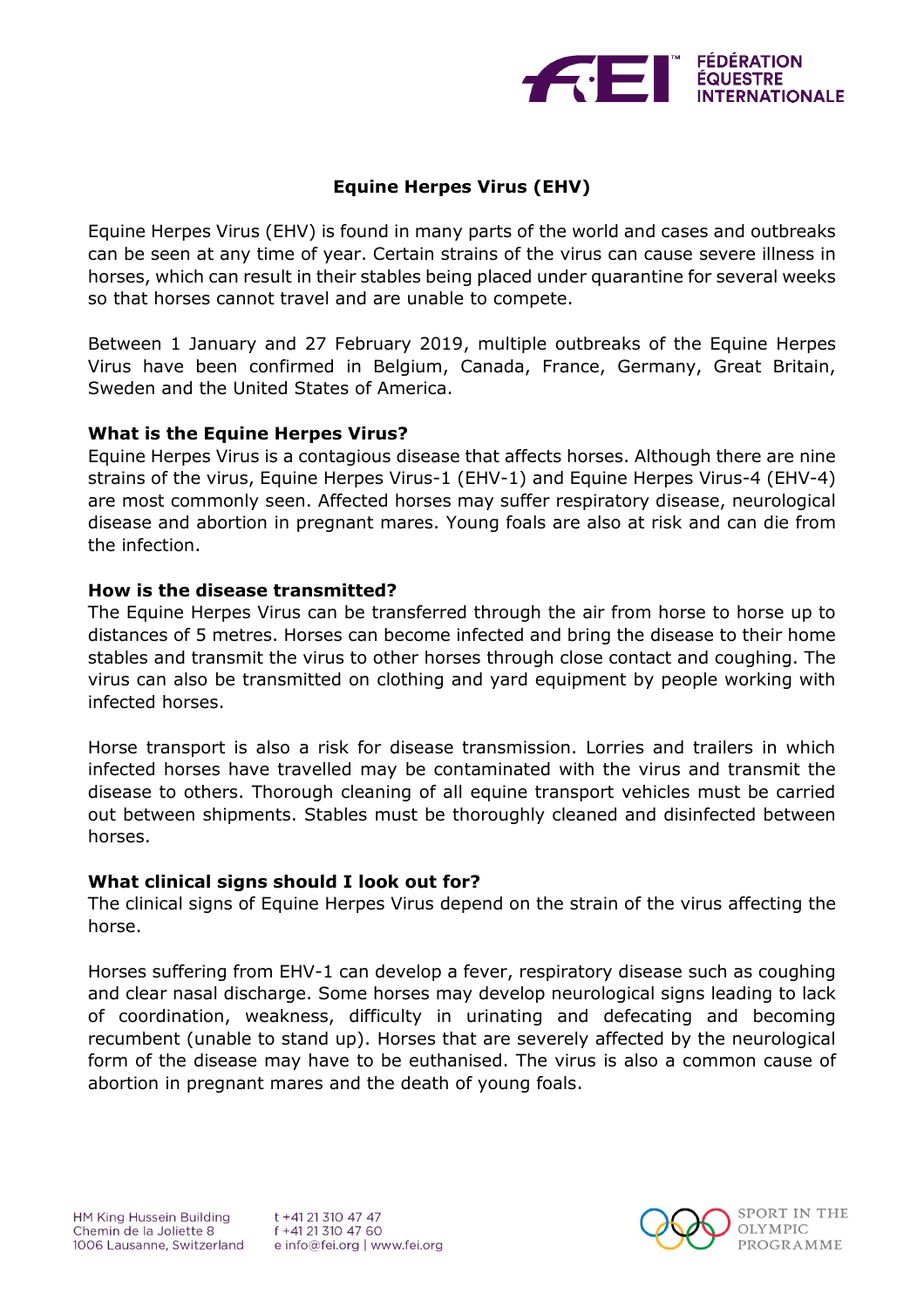

EHV-4 infections commonly result in horses developing a fever, cough and clear nasal discharge. The virus can also cause abortion in pregnant mares, but this is less commonly seen.

Infected horses can develop complications such as secondary bacterial infections.

## **I suspect my horse has the Equine Herpes Virus. What should I do?**

Horses showing the early signs of the disease must be isolated and examined by a veterinarian. Clinical signs are often seen within approximately 10 days of being in contact with the virus. Since infected horses can show similar clinical signs to other diseases, your veterinarian should take nasopharyngeal swabs and blood samples for laboratory analysis in order to confirm the diagnosis.

Horses that have been in-contact with the affected horse must be identified, isolated and tested for the disease. The movement of all horses on and off the affected stables site must be restricted and strict biosecurity measures enforced. The measures include foot baths, hand disinfection and the prevention of equipment sharing.

### **How quickly do horses recover?**

Recovery rates from Equine Herpes Virus are variable. It depends on the severity of the clinical signs and whether the horse has suffered secondary infections.

### **What is the period of time that movements must be restricted?**

The restriction of movement can be in place for many weeks. Unlike Equine Influenza which is transmitted between horses quickly, there is a slower transmission time for the Equine Herpes Virus. Additionally, horses may not immediately display signs of the disease. It is necessary to test horses for EHV at intervals of several weeks to ensure that all affected horses and any in-contact horses have tested negative before horse movements can resume.

### **How can I protect my horses?**

A vaccine against EHV-1 and EHV-4 is available but does not protect the horse against the neurological form of the disease. However, the use of the vaccine can help to reduce the shedding of the virus, its transmission to other horses and the severity of the respiratory form of the disease. The vaccine should not be used during an outbreak at stables. Your veterinarian will be able to advise you further on the use of the vaccine.

## **The FEI recommends that horses which have mixed with others are closely monitored on their return home and their rectal temperature taken twice daily. Horses that have a fever must be examined by a veterinarian as soon as possible.**